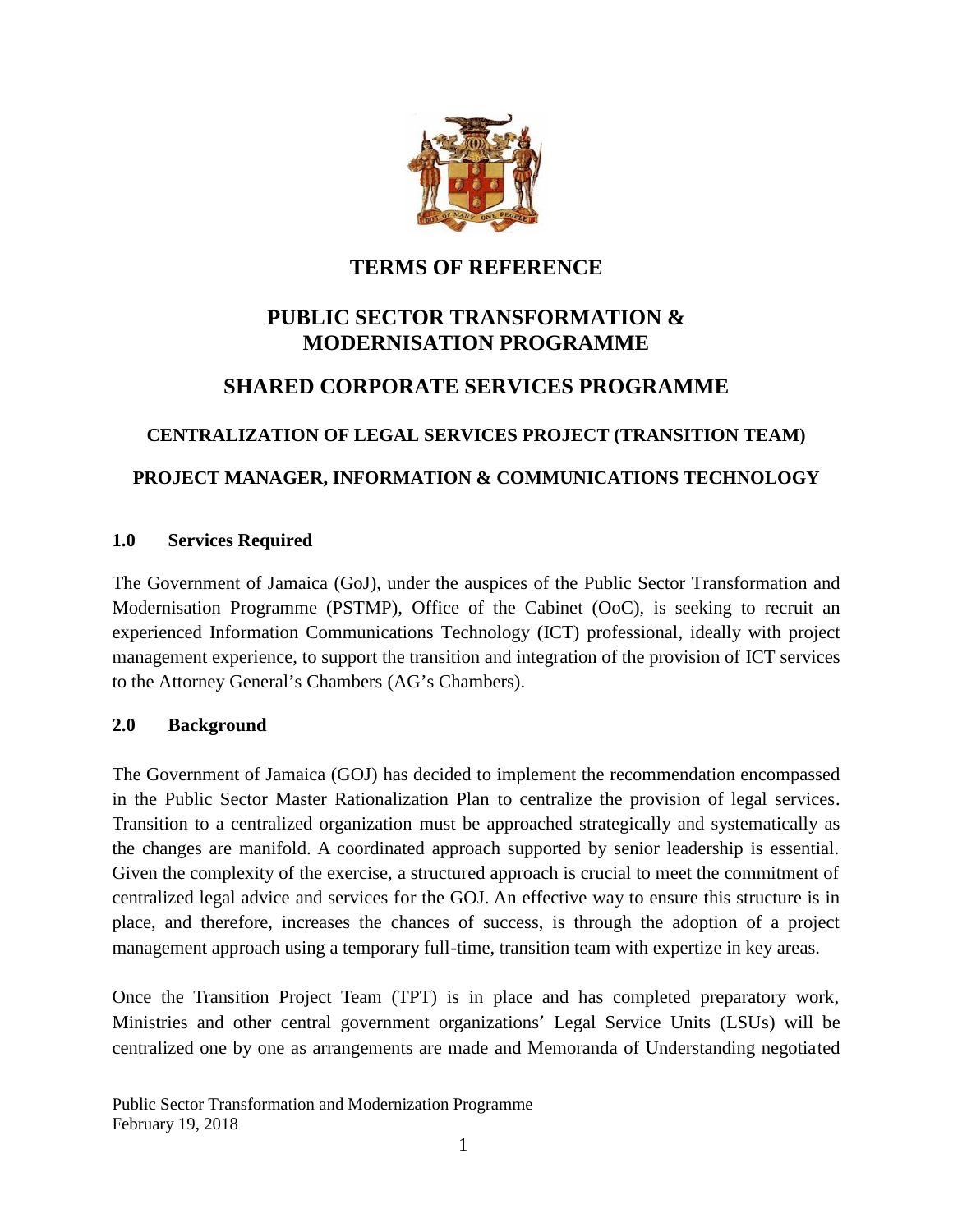between the AG's Chambers and the organizations being centralized. The TPT will assist the AG's Chambers with the transition of LSUs to the AG's Chambers. Initial phases of the project will focus on strengthening the AG's Chambers' structure and functioning, while moving responsibilities and positions of LSUs to the AG's Chambers.

### **3.0 Assignment Objective**

The purpose of the assignment is to support the AG's Chambers and the Solicitor General (SG), in particular, in the strategic and daily operational management of the project.

## **4.0 Scope of Work**

The successful transition to centralized legal services under the ambit of the AG's Chambers is heavily dependent on the successful upgrade and stabilization of that organization's ICT platform and systems. The purpose of the assignment is to support the AG's Chambers' overall Project Implementation Plan by managing the implementation of new software and hardware tools to support the workflow within a centralized headquarters and 17 off-site offices.

The Project Manager, ICT will work in collaboration with the Manager, Information Services (MOJ) to ensure the effective project management of the software and hardware components of the project, including planning and reporting, implementation of project activities, review, and evaluation. Additionally, the Project Manager will be responsible for ensuring project and Information Management/Information Technology (IM/IT) documentation pertaining to the IM/IT components of the project, and that all supporting documents are properly kept. The Project Manager is also required to support the transition and integration of the provision of ICT services to the AG's Chambers, and ensure that all services are successfully delivered.

At a minimum, he/she will be expected to:

- Work with the Project and Change Management Executive, the Manager, Information Services (MOJ), and other key stakeholders to define priorities and requirements;
- Develop and implement an ICT Transition Project Plan in collaboration with the Manager, Information Services (MOJ);
- Oversee data migration, the technical interface with other system and systems configuration and deployment;
- Liaise with MOJ's Manager, Information Services, the AG's Chambers, and other key stakeholders to resolve issues and ensure client requirements are met;
- Recommend technical strategy, policies and procedures;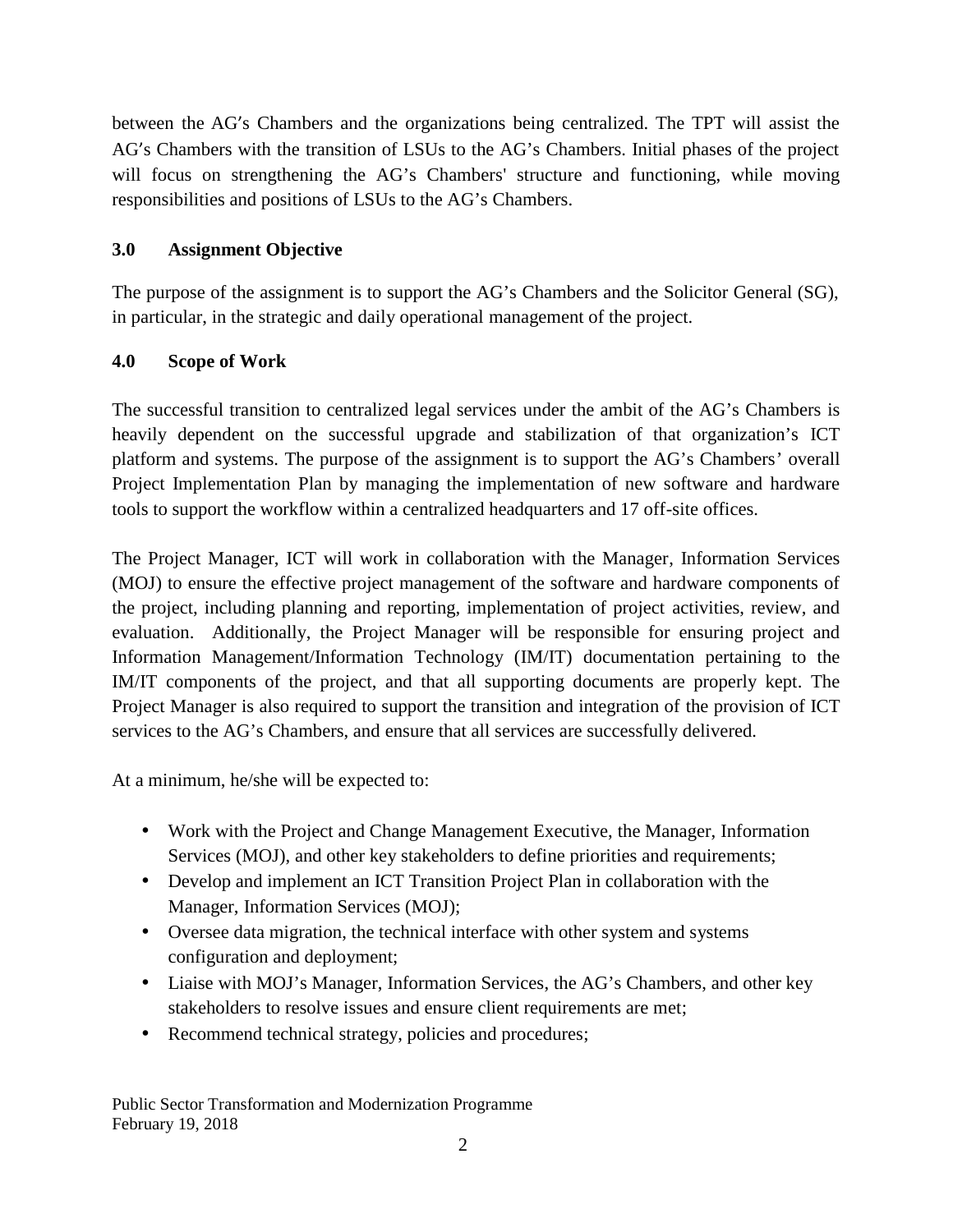- Develop and operate technical testing programs in accordance with established MOJ standards;
- Produce technical documentation:
- Report on progress/issues to management and users;
- Ensure management supports and uses the new IM/IT systems;
- Develop back-up and disaster recovery measures;
- Collaborate with Ministries, LSUs, and Divisions/Units within the AG's Chambers to support seamless transition to new software and hardware, as applicable; and
- Develop and deliver training to staff on new software and hardware.

## **5.0 Deliverables**

# *5.1* **The deliverables under this project are outlined in the table below. All documents submitted must conform to the following minimum standards:**

- should follow the draft outline that is to be submitted to and approved prior to the deliverable being formally submitted;
- use language appropriate for a non-technical audience;
- be comprehensive, properly formatted and well presented;
- provide justifications for all assumptions;
- show evidence of consultation;
- be presented to the Steering Committee to allow for feedback and comments;
- final version of deliverable to incorporate Steering Committee feedback and be submitted in electronic editable format and two hard copies.

## *5.2 Table - Deliverables*

| NO. | <b>KEY DELIVERABLES</b> |                               |  | <b>DESCRIPTION</b>                                        |
|-----|-------------------------|-------------------------------|--|-----------------------------------------------------------|
| 1.  |                         | <b>ICT</b> Transition Project |  | The Project Management Plan must conform to accepted      |
|     | Plan                    |                               |  | project management standards, identifying how and when    |
|     |                         |                               |  | the project objectives will be achieved; clearly defining |
|     |                         |                               |  | deliverables, milestones,<br>activities<br>the<br>and     |
|     |                         |                               |  | resources required for successful project execution, and  |
|     |                         |                               |  | must at a minimum detail how the following will be        |
|     |                         |                               |  | addressed under the project:                              |
|     |                         |                               |  | Scope Management                                          |
|     |                         |                               |  | <b>Requirements Management</b>                            |
|     |                         |                               |  | <b>Cost Management</b>                                    |
|     |                         |                               |  | <b>Schedule Management</b>                                |
|     |                         |                               |  | <b>Budget Management</b>                                  |
|     |                         |                               |  | <b>Quality Management</b>                                 |
|     |                         |                               |  | Human Resource Management                                 |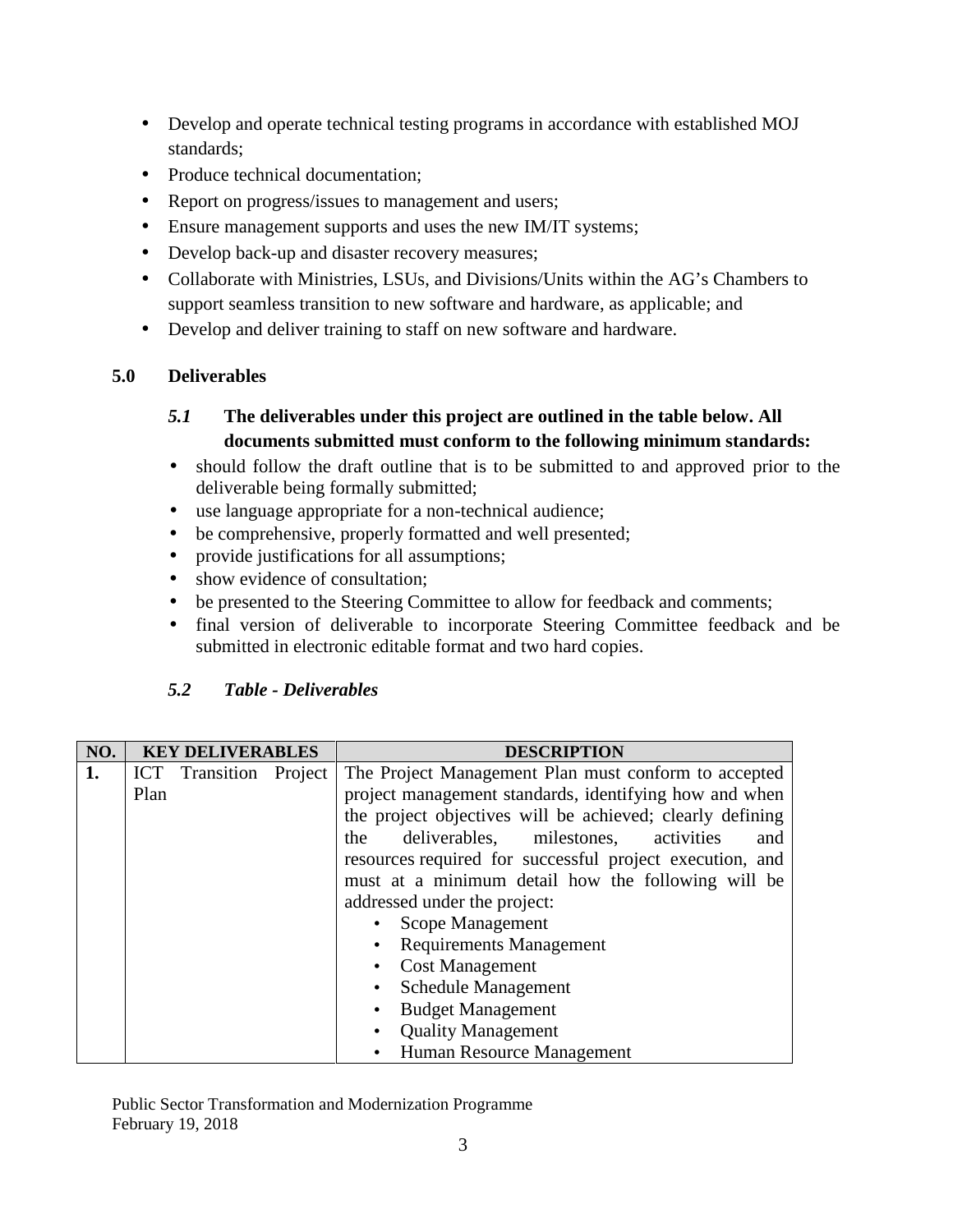| NO. | <b>KEY DELIVERABLES</b>        | <b>DESCRIPTION</b>                                                               |
|-----|--------------------------------|----------------------------------------------------------------------------------|
|     |                                | <b>Stakeholders Management</b><br>$\bullet$                                      |
|     |                                | <b>Communications Management</b>                                                 |
|     |                                | <b>Risk Management</b><br>$\bullet$                                              |
|     |                                | <b>Procurement Management</b><br>$\bullet$<br>Implementation                     |
|     |                                |                                                                                  |
|     |                                | Final Project Plan must be submitted to the AG's                                 |
|     |                                | Chambers and the Project Sponsor no more than six (6)                            |
|     |                                | weeks after contract signing.                                                    |
| 2.  | Policies and Protocols         | Development and implementation of written guidelines,                            |
|     |                                | policies, and protocols to address ICT operations                                |
| 3.  | Training                       | Development and implementation of training programmes                            |
|     |                                | to equip staff with the skills to use the new software and                       |
|     |                                | hardware.                                                                        |
| 4.  | Monitoring and                 | This will include the following:                                                 |
|     | Evaluation                     | 1. Ongoing monitoring status reports and adjustment                              |
|     |                                | to plans, as required;<br>2. Data Collection and Reporting Format                |
|     |                                |                                                                                  |
| 5.  | Monthly<br>Progress<br>Reports | The officer will be required to submit Monthly Progress<br>Reports, summarising: |
|     |                                | the progress made during the period (i.e. planned<br>vs. actual targets, etc.)   |
|     |                                | the proposed activities for the ensuing month                                    |
|     |                                | risks, challenges, gaps, and recommendations for<br>$\bullet$<br>addressing them |
|     |                                | Advice and recommendations to the AG's                                           |
|     |                                | Chambers' Executive Committee to support the                                     |
|     |                                | transition to an integrated delivery of ICT services.                            |
|     |                                |                                                                                  |

# **6.0 Reporting Relationship**

The officer will report to the Project Management Executive.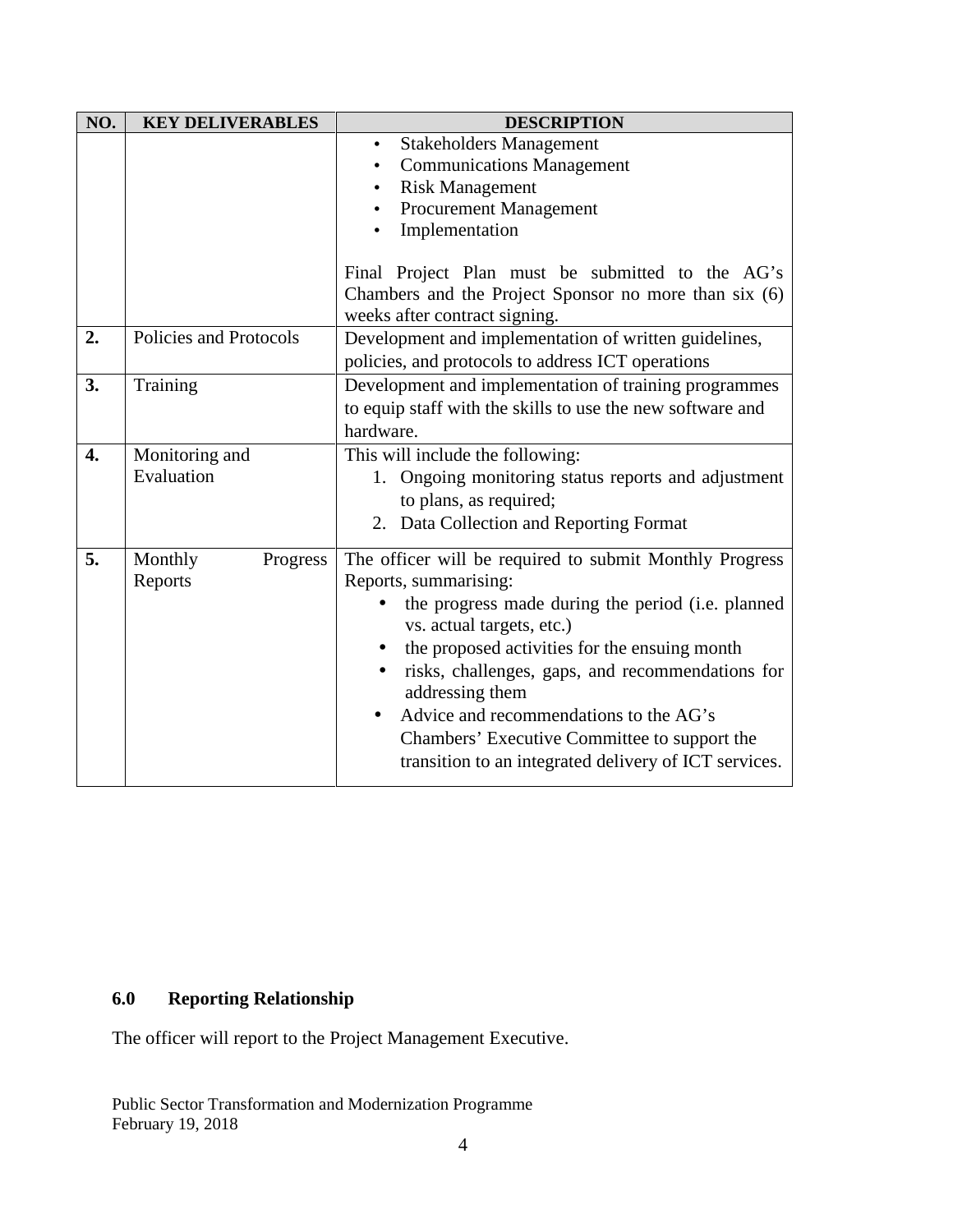### **7.0 Supervisory Responsibility –** None

### **8.0 Technical Expertise Required**

The ideal candidate should possess:

- Bachelor's Degree in Computer Science/ICT, or equivalent
- Experience in multiple ICT disciplines, such as software development, networking, technical support, systems architecture, etc.
- Proven senior management experience for a minimum of five  $(5)$  years
- Advanced knowledge of Information Management and Technology software and hardware systems
- Certification such as Microsoft Systems, Cisco, CCNA or CISA would be an asset Experience leading IM/IT projects; and experience developing and delivering training would also be an asset

The candidate will also be expected to demonstrate the following:

- Analytical and problem-solving skills
- Ability to manage stakeholders and professional relationships
- Sound analytical and problem-solving skills
- Excellent oral and written communication and presentation skills
- Excellent time management skills
- Excellent people and team building skills
- Ability to deal with people at varying levels of the organization

## **9.0 Key Interfaces**

### *9.1 Internal*

 Change Management Executive, Solicitor General, Deputy Solicitors General, Systems Administrator (AG's Chambers), ICT Unit, Director, Human Resource and Administration

## *9.2 External*

• MOJ's ICT Team, ICT service providers, relevant government agencies

### **10.0 Location and Working Conditions**

The officer will be provided with office space at the AG's Chambers at the NCB North Tower, 2 Oxford Road, Kingston 5, including:

Public Sector Transformation and Modernization Programme February 19, 2018